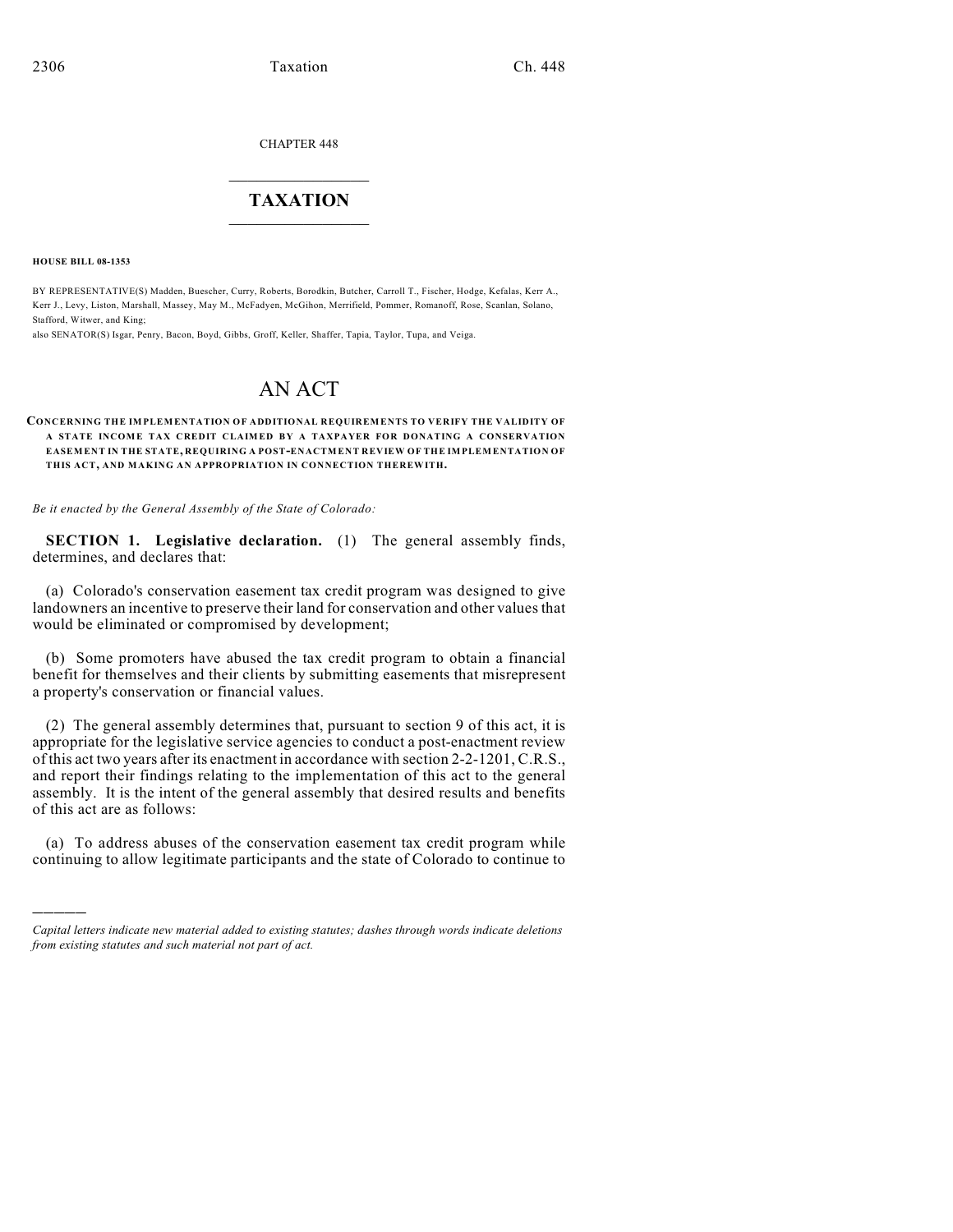benefit from the program;

(b) To have the division of real estate review appraisals of conservation easements and affidavits of appraisers submitted to the division and maintain the information in an electronic database;

(c) To have the division of real estate investigate the activities of appraisers of conservation easements to ensure that the appraisers are complying with the uniform standards of professional appraisal practice and other requirements of law;

(d) To establish and administer a program to certify conservation easement holders to identify fraudulent or unqualified organizations and prevent them from holding conservation easements for which tax credits are claimed in the state;

(e) To establish a conservation easement oversight commission to advise the division of real estate and the department of revenue regarding conservation easements for which a tax credit is claimed and to review applications for conservation easement holder certification; and

(f) To ensure that the division of real estate and the department of revenue are sharing relevant information concerning conservation easement appraisals in order to ensure compliance with accepted appraisal practices and other provisions of law.

**SECTION 2.** 12-61-702, Colorado Revised Statutes, is amended BY THE ADDITION OF A NEW SUBSECTION to read:

**12-61-702. Definitions.** As used in this part 7, unless the context otherwise requires:

(2.3) "COMMISSION" MEANS THE CONSERVATION EASEMENT OVERSIGHT COMMISSION CREATED IN SECTION 12-61-721 (1).

**SECTION 3.** Part 7 of article 61 of title 12, Colorado Revised Statutes, is amended BY THE ADDITION OF THE FOLLOWING NEW SECTIONS to read:

**12-61-719. Conservation easement appraisals.** (1) ANY APPRAISER WHO CONDUCTS AN APPRAISAL FOR A CONSERVATION EASEMENT SHALL SUBMIT A COPY OF THE COMPLETED APPRAISAL TO THE DIVISION WITHIN THIRTY DAYS FOLLOWING THE COMPLETION OF THE APPRAISAL. FOR PURPOSES OF THIS SECTION, "COMPLETION OF THE APPRAISAL" SHALL MEAN THAT THE CERTIFICATION PAGE, AS DEFINED IN THE UNIFORM STANDARDS FOR PROFESSIONAL APPRAISAL PRACTICE, PROMULGATED BY THE APPRAISAL STANDARDS BOARD, SHALL HAVE BEEN SIGNED BY THE APPRAISER AND THE APPRAISAL HAS BEEN DELIVERED TO THE CLIENT OF THE APPRAISER. THE APPRAISAL SHALL BE ACCOMPANIED BY AN AFFIDAVIT FROM THE APPRAISER THAT INCLUDES, BUT IS NOT LIMITED TO, THE FOLLOWING:

(a) A STATEMENT SPECIFYING THE VALUE OF THE UNENCUMBERED PROPERTY AND THE TOTAL VALUE OF THE CONSERVATION EASEMENT IN GROSS ALONG WITH DETAILS OF WHAT METHODS THE APPRAISER USED TO DETERMINE THESE VALUES;

(b) IF THE APPRAISAL SEPARATELY ALLOCATES THE VALUES OF SAND AND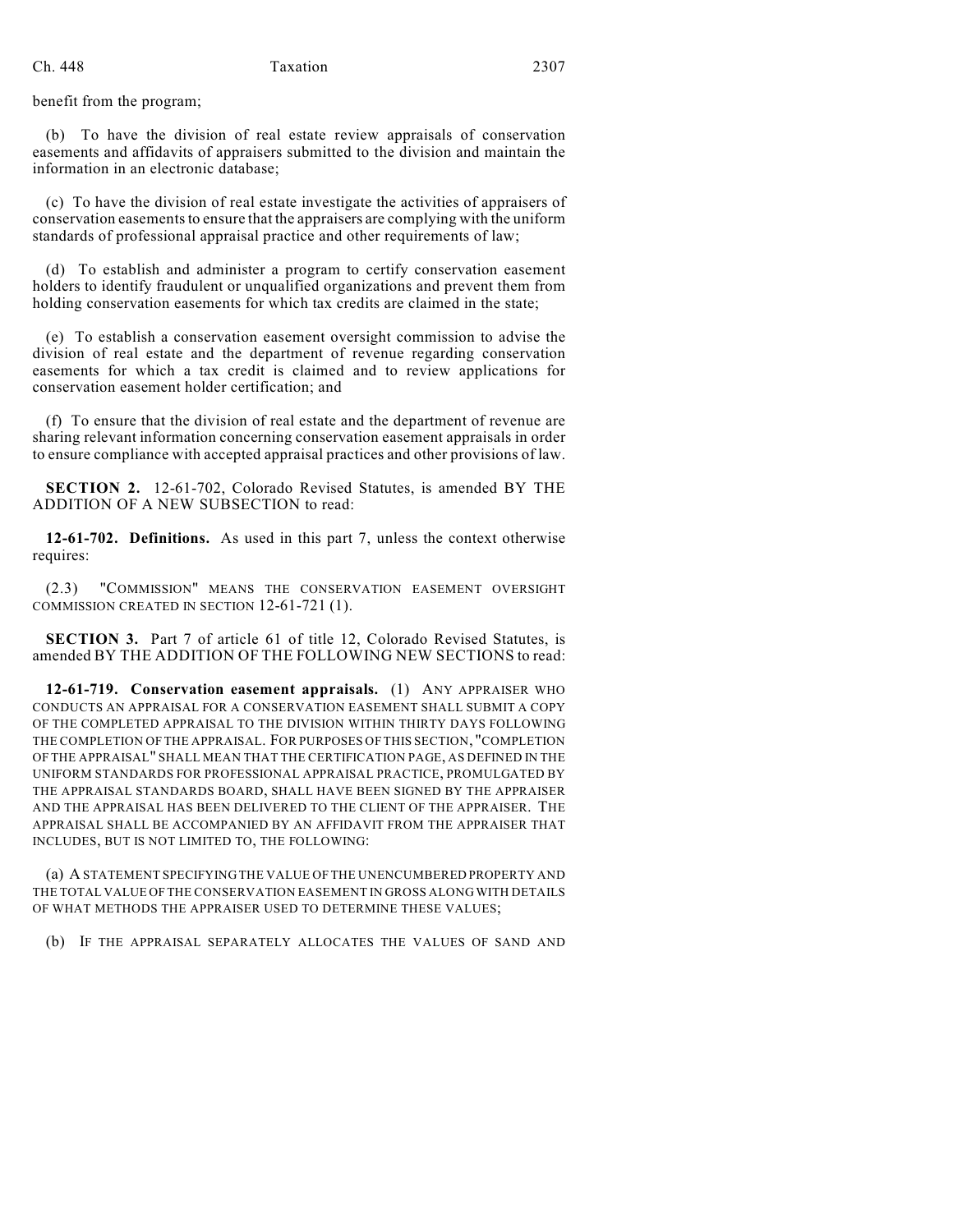GRAVEL, MINERALS, WATER, OR IMPROVEMENTS, A STATEMENT OF THE SEPARATE VALUE OF THE SAND AND GRAVEL, MINERALS, WATER, OR IMPROVEMENTS BEFORE AND AFTER THE CONSERVATION EASEMENT IN GROSS IS GRANTED;

(c) AN ACKNOWLEDGMENT SPECIFYING WHETHER A SUBDIVISION ANALYSIS WAS USED TO ESTABLISH THE CONSERVATION VALUE IN THE APPRAISAL;

(d) A STATEMENT CLARIFYING WHETHER OR NOT THE LANDOWNER OR A FAMILY MEMBER AS DEFINED IN SECTION 267 (c) (4) OF THE FEDERAL "INTERNAL REVENUE CODE OF 1986", AS AMENDED, OWNS OTHER PROPERTY CONTIGUOUS TO THE PROPERTY ENCUMBERED BY THE APPRAISED CONSERVATION EASEMENT OR OWNS OTHER PROPERTY, OF WHICH THE VALUE MAY BE INCREASED BY THE DONATION OF THE PROPERTY ENCUMBERED BY THE APPRAISED CONSERVATION EASEMENT, WHETHER CONTIGUOUS OR NOT, OWNED BY THE LANDOWNER OR RELATED PERSON AS DEFINED IN SECTION 267 (b) OF THE FEDERAL "INTERNAL REVENUE CODE OF 1986", AS AMENDED;

(e) A STATEMENT SPECIFYING HOW THE APPRAISER SATISFIES THE QUALIFIED APPRAISER AND LICENSING REQUIREMENTS SET FORTH IN SECTION 39-22-522 (3.3);

(f) A STATEMENT VERIFYING THE DATE AND METHOD BY WHICH THE APPRAISER HAS MET ANY SPECIFIED CLASSROOM EDUCATION REQUIREMENTS ESTABLISHED BY THE BOARD FOR CONSERVATION EASEMENT APPRAISALS PURSUANT TO SUBSECTION (7) OF THIS SECTION; AND

(g) A STATEMENT SPECIFYING THE NUMBER OF PREVIOUS CONSERVATION EASEMENT APPRAISALS CONDUCTED BY THE APPRAISER.

(2) AN AFFIDAVIT SUBMITTED IN ACCORDANCE WITH THE PROVISIONS OF THIS SECTION SHALL BE IN A FORM APPROVED BY THE BOARD. THE BOARD SHALL HAVE THE AUTHORITY TO PROMULGATE RULES CONCERNING THE FORM AND CONTENT OF THE AFFIDAVIT. SUCH RULES SHALL BE PROMULGATED IN ACCORDANCE WITH ARTICLE 4 OF TITLE 24, C.R.S. A COPY OF THE AFFIDAVIT AND THE COMPLETED APPRAISAL SHALL BE PROVIDED TO THE LANDOWNER.

(3) THE DIVISION SHALL REVIEW THE INFORMATION SUBMITTED IN ACCORDANCE WITH THIS SECTION TO ENSURE THAT IT IS COMPLETE AND SHALL RECORD AND MAINTAIN THE INFORMATION SUBMITTED AS PART OF THE AFFIDAVIT IN AN ELECTRONIC DATABASE. THE DIVISION SHALL HAVE THE AUTHORITY TO SHARE THE INFORMATION WITH THE DEPARTMENT OF REVENUE. NOTWITHSTANDING THE PROVISIONS OF PART 2 OF ARTICLE 72 OF TITLE 24, C.R.S., THE DIVISION'S CUSTODIAN OF RECORDS SHALL DENY THE RIGHT OF INSPECTION OF ANY APPRAISAL, AFFIDAVIT, OR OTHER RECORD RELATED TO INFORMATION SUBMITTED IN ACCORDANCE WITH THE PROVISION OF THIS SECTION UNLESS AND UNTIL SUCH TIME AS THE DIVISION FILES A NOTICE OF CHARGES RELATED TO THE INFORMATION.

(4) THE BOARD IN ITS DISCRETION MAY, OR UPON RECEIVING A WRITTEN COMPLAINT FROM ANY PERSON SHALL, INVESTIGATE THE ACTIVITIES OF ANY APPRAISER WHO SUBMITS ANY INFORMATION IN ACCORDANCE WITH THE PROVISIONS OF THIS SECTION. THE INVESTIGATION SHALL CONSIDER WHETHER THE APPRAISER COMPLIED WITH THE UNIFORM STANDARDS OF PROFESSIONAL APPRAISAL PRACTICE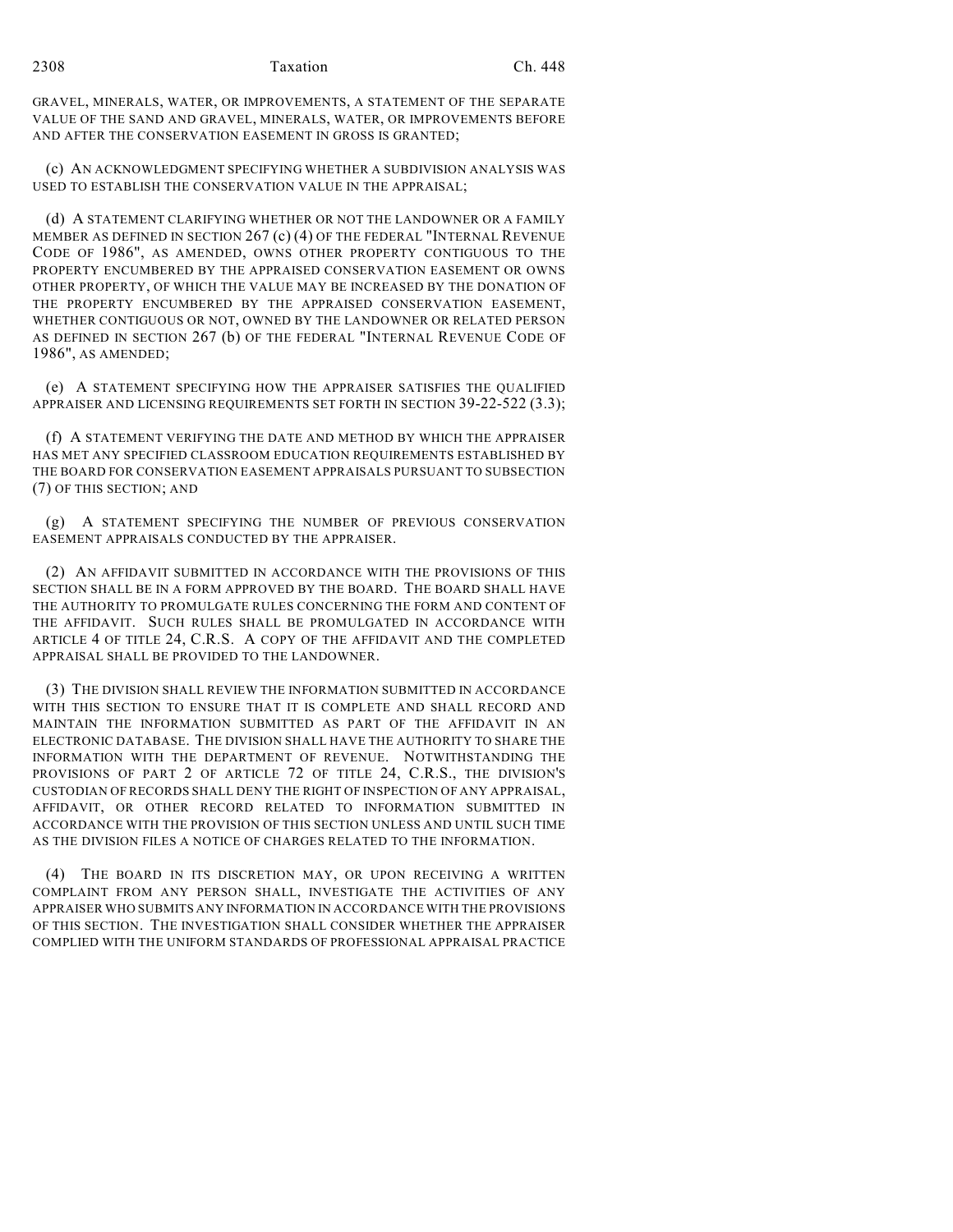#### Ch. 448 Taxation 2309

AND ANY OTHER PROVISION OF LAW. IN CONDUCTING THE INVESTIGATION, THE DIVISION SHALL HAVE THE AUTHORITY TO CONSULT WITH THE COMMISSION.

(5) IF THE BOARD DETERMINES THAT A MATERIAL VIOLATION OF THE UNIFORM STANDARDS OF PROFESSIONAL APPRAISAL PRACTICE OR A SUBSTANTIAL MISSTATEMENT OF VALUE HAS OCCURRED IN ANY APPRAISAL SUBMITTED IN ACCORDANCE WITH THIS SECTION, THE BOARD SHALL NOTIFY THE DEPARTMENT OF REVENUE REGARDING THE APPRAISAL AND PROVIDE THE DEPARTMENT WITH A COPY OF THE APPRAISAL AND A SUMMARY OF THE DIVISION'S FINDINGS.

(6) IF AN APPRAISER FAILS TO FILE AN APPRAISAL, AFFIDAVIT, OR OTHER INFORMATION AS REQUIRED BY THIS SECTION, THE BOARD SHALL HAVE THE AUTHORITY TO TAKE DISCIPLINARY ACTION AS PROVIDED IN SECTION 12-61-710.

(7) THE BOARD SHALL HAVE THE AUTHORITY TO ESTABLISH CLASSROOM EDUCATION AND EXPERIENCE REQUIREMENTS FOR AN APPRAISER WHO PREPARES AN APPRAISAL FOR A CONSERVATION EASEMENT PURSUANT TO SECTION 39-22-522, C.R.S. SUCH REQUIREMENTS SHALL BE ESTABLISHED TO ENSURE THAT APPRAISERS HAVE A SUFFICIENT AMOUNT OF TRAINING AND EXPERTISE TO ACCURATELY PREPARE APPRAISALS THAT COMPLY WITH THE UNIFORM STANDARDS OF PROFESSIONAL APPRAISAL PRACTICE AND ANY OTHER PROVISION OF LAW RELATED TO THE APPRAISAL OF CONSERVATION EASEMENTS. A CREDIT FOR A CONSERVATION EASEMENT SHALL NOT BE ALLOWED UNLESS THE APPRAISER WHO PREPARED THE APPRAISAL OF THE EASEMENT MET ALL REQUIREMENTS ESTABLISHED IN ACCORDANCE WITH THIS SUBSECTION (7) IN EFFECT AT THE TIME THE APPRAISAL WAS COMPLETED.

(8) ANY APPRAISER WHO SUBMITS A COPY OF AN APPRAISAL TO THE DIVISION IN ACCORDANCE WITH THE REQUIREMENTS OF THIS SECTION SHALL PAY THE DIVISION A FEE AS PRESCRIBED BY THE DIVISION. THE FEE SHALL COVER THE COSTS OF THE DIVISION IN ADMINISTERING THE REQUIREMENTS OF THIS SECTION. THE STATE TREASURER SHALL CREDIT THE FEES TO THE CONSERVATION EASEMENT APPRAISAL REVIEW FUND, WHICH FUND IS HEREBY CREATED IN THE STATE TREASURY. MONEYS IN THE FUND SHALL BE ANNUALLY APPROPRIATED TO THE DIVISION FOR THE PURPOSES OF IMPLEMENTING AND ADMINISTERING THIS SECTION AND SHALL NOT REVERT TO THE GENERAL FUND AT THE END OF ANY FISCAL YEAR. THE FUND SHALL BE MAINTAINED IN ACCORDANCE WITH SECTION 24-75-402, C.R.S.; EXCEPT THAT IN NO EVENT SHALL THE FEE EXCEED THE AMOUNT OF SIX HUNDRED DOLLARS FOR EACH APPRAISAL SUBMITTED. ON OR BEFORE JANUARY 1, 2009, AND ON OR BEFORE EACH JANUARY 1 THEREAFTER, THE DIVISION SHALL CERTIFY TO THE GENERAL ASSEMBLY THE AMOUNT OF THE FEE PRESCRIBED BY THE DIVISION PURSUANT TO THIS SUBSECTION (8).

**12-61-720. Certification of conservation easement holders - rules - repeal.** (1) THE DIVISION SHALL, IN CONSULTATION WITH THE COMMISSION CREATED IN SECTION 12-61-721, ESTABLISH AND ADMINISTER A CERTIFICATION PROGRAM FOR QUALIFIED ORGANIZATIONS UNDER SECTION 170 (h) OF THE FEDERAL "INTERNAL REVENUE CODE OF 1986", AS AMENDED, THAT HOLD CONSERVATION EASEMENTS FOR WHICH A TAX CREDIT IS CLAIMED PURSUANT TO SECTION 39-22-522, C.R.S. THE PURPOSE OF THE PROGRAM SHALL BE TO: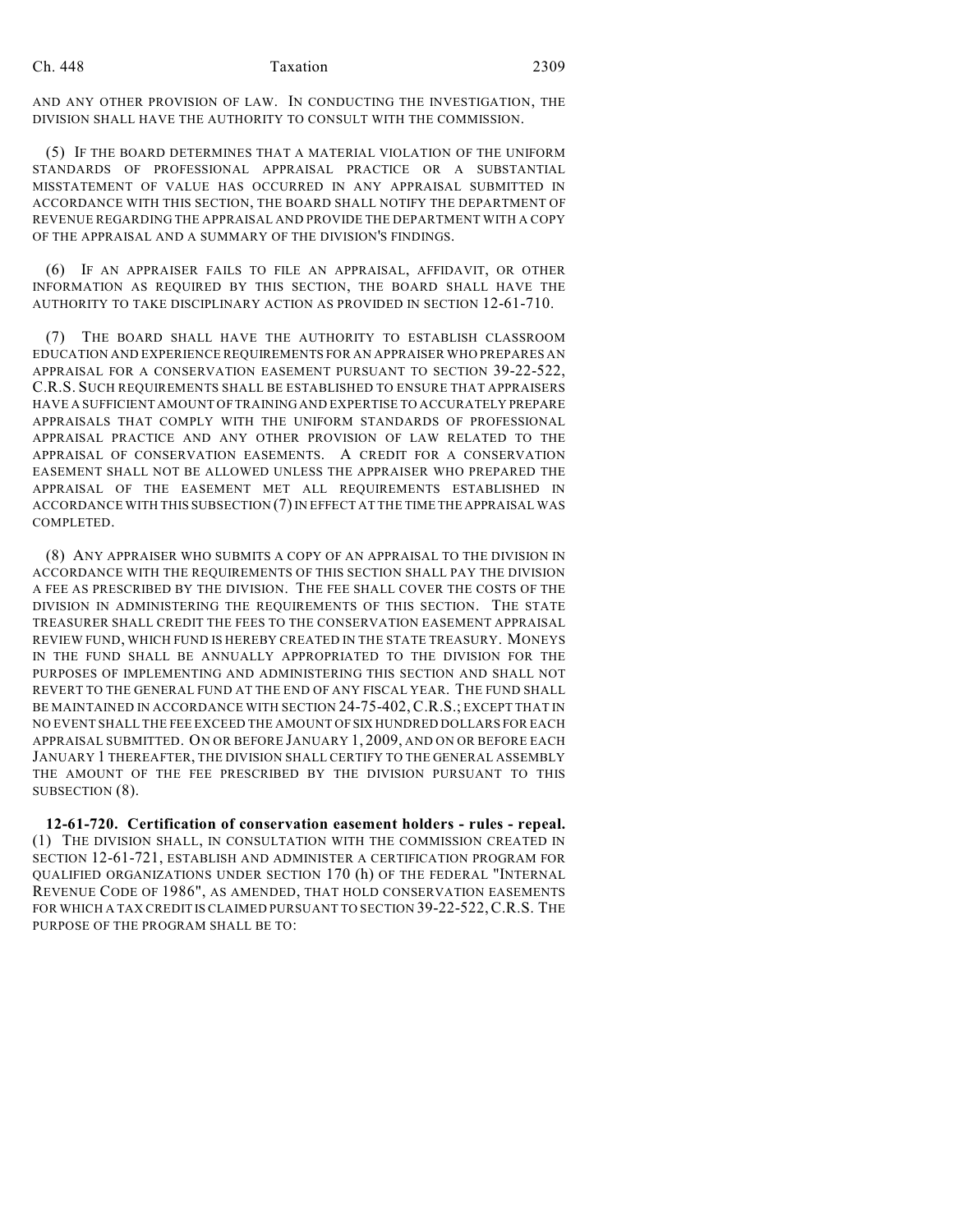(a) ESTABLISH MINIMUM QUALIFICATIONS FOR CERTIFYING ORGANIZATIONS THAT HOLD CONSERVATION EASEMENTS TO ENCOURAGE PROFESSIONALISM AND STABILITY; AND

(b) IDENTIFY FRAUDULENT OR UNQUALIFIED APPLICANTS AS DEFINED BY THE RULES OF THE DIVISION TO PREVENT THEM FROM BECOMING CERTIFIED BY THE PROGRAM.

(2) THE CERTIFICATION PROGRAM SHALL BE ESTABLISHED AND COMMENCE ACCEPTING APPLICATIONS FOR CERTIFICATION NO LATER THAN JANUARY 1, 2009. THE DIVISION SHALL CONDUCT A REVIEW OF EACH APPLICATION AND CONSIDER THE RECOMMENDATIONS OF THE COMMISSION BEFORE MAKING A FINAL DETERMINATION TO GRANT OR DENY CERTIFICATION. IN REVIEWING AN APPLICATION AND IN GRANTING CERTIFICATION, THE DIVISION AND THE COMMISSION MAY CONSIDER:

(a) THE APPLICANT'S PROCESS FOR REVIEWING, SELECTING, AND APPROVING A POTENTIAL CONSERVATION EASEMENT;

(b) THE APPLICANT'S STEWARDSHIP PRACTICES AND CAPACITY, INCLUDING THE ABILITY TO MAINTAIN, MONITOR, AND DEFEND THE PURPOSES OF THE EASEMENT;

(c) AN AUDIT OF THE APPLICANT'S FINANCIAL RECORDS;

(d) THE APPLICANT'S SYSTEM OF GOVERNANCE AND ETHICS REGARDING CONFLICTS OF INTEREST AND TRANSACTIONS WITH RELATED PARTIES AS DESCRIBED IN SECTION 267 (b) OF THE FEDERAL "INTERNAL REVENUE CODE OF 1986", AS AMENDED, DONORS, BOARD MEMBERS, AND INSIDERS. FOR PURPOSES OF THIS PARAGRAPH (d), "INSIDERS" MEANS BOARD AND STAFF MEMBERS, SUBSTANTIAL CONTRIBUTORS, PARTIES RELATED TO THOSE ABOVE, THOSE WHO HAVE AN ABILITY TO INFLUENCE DECISIONS OF THE ORGANIZATION, AND THOSE WITH ACCESS TO INFORMATION NOT AVAILABLE TO THE GENERAL PUBLIC.

(e) ANY OTHER INFORMATION DEEMED RELEVANT BY THE DIVISION OR THE COMMISSION; AND

(f) THE UNIQUE CIRCUMSTANCES OF THE DIFFERENT ENTITIES TO WHICH THIS CERTIFICATION APPLIES AS SET FORTH IN SUBSECTION (4) OF THIS SECTION.

(3) AT THE TIME OF SUBMISSION OF AN APPLICATION, THE APPLICANT SHALL PAY THE DIVISION A FEE AS PRESCRIBED BY THE DIVISION. THE FEE SHALL COVER THE COSTS OF THE DIVISION AND THE COMMISSION IN ADMINISTERING THE CERTIFICATION PROGRAM FOR ENTITIES THAT HOLD CONSERVATION EASEMENTS FOR WHICH TAX CREDITS ARE CLAIMED PURSUANT TO SECTION 39-22-522, C.R.S. THE STATE TREASURER SHALL CREDIT FEES COLLECTED PURSUANT TO THIS SUBSECTION (3) TO THE CONSERVATION EASEMENT HOLDER CERTIFICATION FUND, WHICH FUND IS HEREBY CREATED IN THE STATE TREASURY. MONEYS IN THE FUND SHALL BE ANNUALLY APPROPRIATED TO THE DIVISION FOR THE PURPOSES OF IMPLEMENTING AND ADMINISTERING THIS SECTION AND SHALL NOT REVERT TO THE GENERAL FUND AT THE END OF ANY FISCAL YEAR. THE FUND SHALL BE MAINTAINED IN ACCORDANCE WITH SECTION 24-75-402, C.R.S.; EXCEPT THAT IN NO EVENT SHALL THE FEE EXCEED THE AMOUNT OF FIVE THOUSAND EIGHT HUNDRED TEN DOLLARS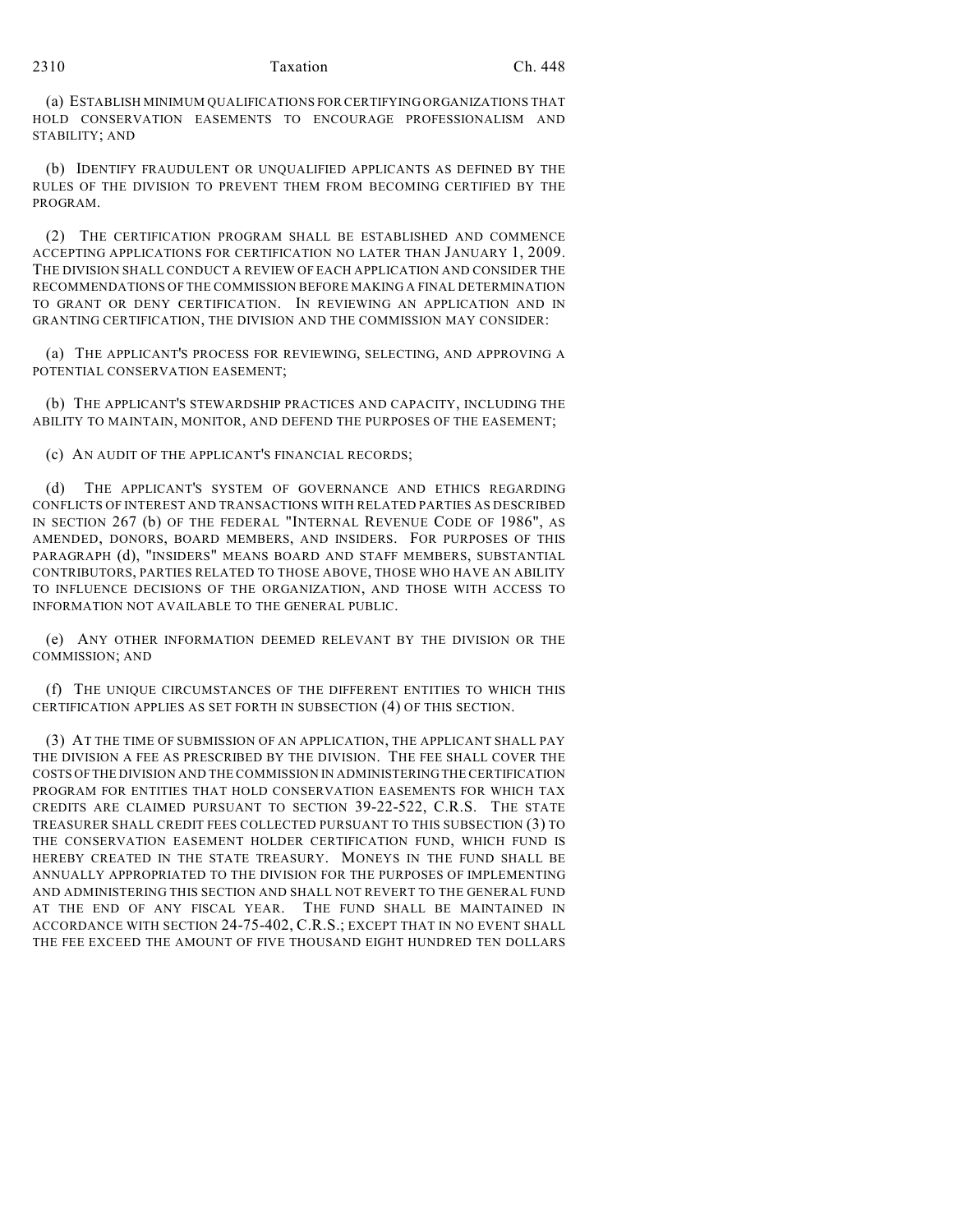FOR EACH APPLICATION SUBMITTED. ON OR BEFORE JANUARY 1, 2009, AND ON OR BEFORE EACH JANUARY 1 THEREAFTER, THE DIVISION SHALL CERTIFY TO THE GENERAL ASSEMBLY THE AMOUNT OF THE FEE PRESCRIBED BY THE DIVISION PURSUANT TO THIS SUBSECTION (3).

#### (4) THE CERTIFICATION PROGRAM SHALL APPLY TO:

(a) NONPROFIT ENTITIES HOLDING EASEMENTS ON PROPERTY WITH CONSERVATION VALUES CONSISTING OF RECREATION OR EDUCATION, PROTECTION OF ENVIRONMENTAL SYSTEMS, OR PRESERVATION OF OPEN SPACE;

(b) NONPROFIT ENTITIES HOLDING EASEMENTS ON PROPERTY FOR HISTORIC PRESERVATION; AND

(c) THE STATE AND ANY MUNICIPALITY, COUNTY, CITY AND COUNTY, SPECIAL DISTRICT, OR OTHER POLITICAL SUBDIVISION OF THE STATE THAT HOLDS AN EASEMENT.

(5) THE CERTIFICATION PROGRAM MAY CONTAIN A PROVISION ALLOWING FOR THE EXPEDITED OR AUTOMATIC CERTIFICATION OF AN ENTITY THAT IS CURRENTLY ACCREDITED BY NATIONAL LAND CONSERVATION ORGANIZATIONS THAT ARE BROADLY ACCEPTED BY THE CONSERVATION INDUSTRY.

(6) THE COMMISSION SHALL MEET AT LEAST QUARTERLY AND MAKE RECOMMENDATIONS TO THE DIVISION REGARDING THE CERTIFICATION PROGRAM. THE DIVISION SHALL HAVE THE AUTHORITY TO DETERMINE WHETHER AN APPLICANT FOR CERTIFICATION POSSESSES THE NECESSARY QUALIFICATIONS FOR CERTIFICATION REQUIRED BY THE RULES ADOPTED BY THE DIVISION. IF THE DIVISION DETERMINES THAT AN APPLICANT DOES NOT POSSESS THE APPLICABLE QUALIFICATIONS FOR CERTIFICATION OR THAT THE APPLICANT HAS VIOLATED ANY PROVISION OF THIS PART 7, THE RULES PROMULGATED BY THE DIVISION, OR ANY DIVISION ORDER, THE DIVISION MAY DENY THE APPLICANT A CERTIFICATION OR DENY THE RENEWAL OF A CERTIFICATION; AND, IN SUCH INSTANCE, THE DIVISION SHALL PROVIDE THE APPLICANT WITH A STATEMENT IN WRITING SETTING FORTH THE BASIS OF THE DIVISION'S DETERMINATION. THE APPLICANT MAY REQUEST A HEARING ON THE DETERMINATION AS PROVIDED IN SECTION 24-4-104 (9),C.R.S. THE DIVISION SHALL NOTIFY SUCCESSFUL APPLICANTS IN WRITING. AN APPLICANT THAT IS NOT CERTIFIED MAY REAPPLY FOR CERTIFICATION IN ACCORDANCE WITH PROCEDURES ESTABLISHED BY THE DIVISION.

(7) THE DIVISION SHALL IMPLEMENT THE CERTIFICATION PROGRAM IN A MANNER THAT EITHER COMMENCES ACCEPTING APPLICATIONS FOR CERTIFICATION:

(a) AT THE SAME TIME FOR ALL TYPES OF ENTITIES THAT HOLD CONSERVATION EASEMENTS; OR

(b) DURING THE FIRST YEAR OF THE PROGRAM FOR ENTITIES DESCRIBED IN PARAGRAPH (a) OF SUBSECTION (4) OF THIS SECTION AND DURING THE SECOND YEAR OF THE PROGRAM FOR ENTITIES DESCRIBED IN PARAGRAPHS (b) AND (c) OF SUBSECTION (4) OF THIS SECTION, AND OTHER ENTITIES.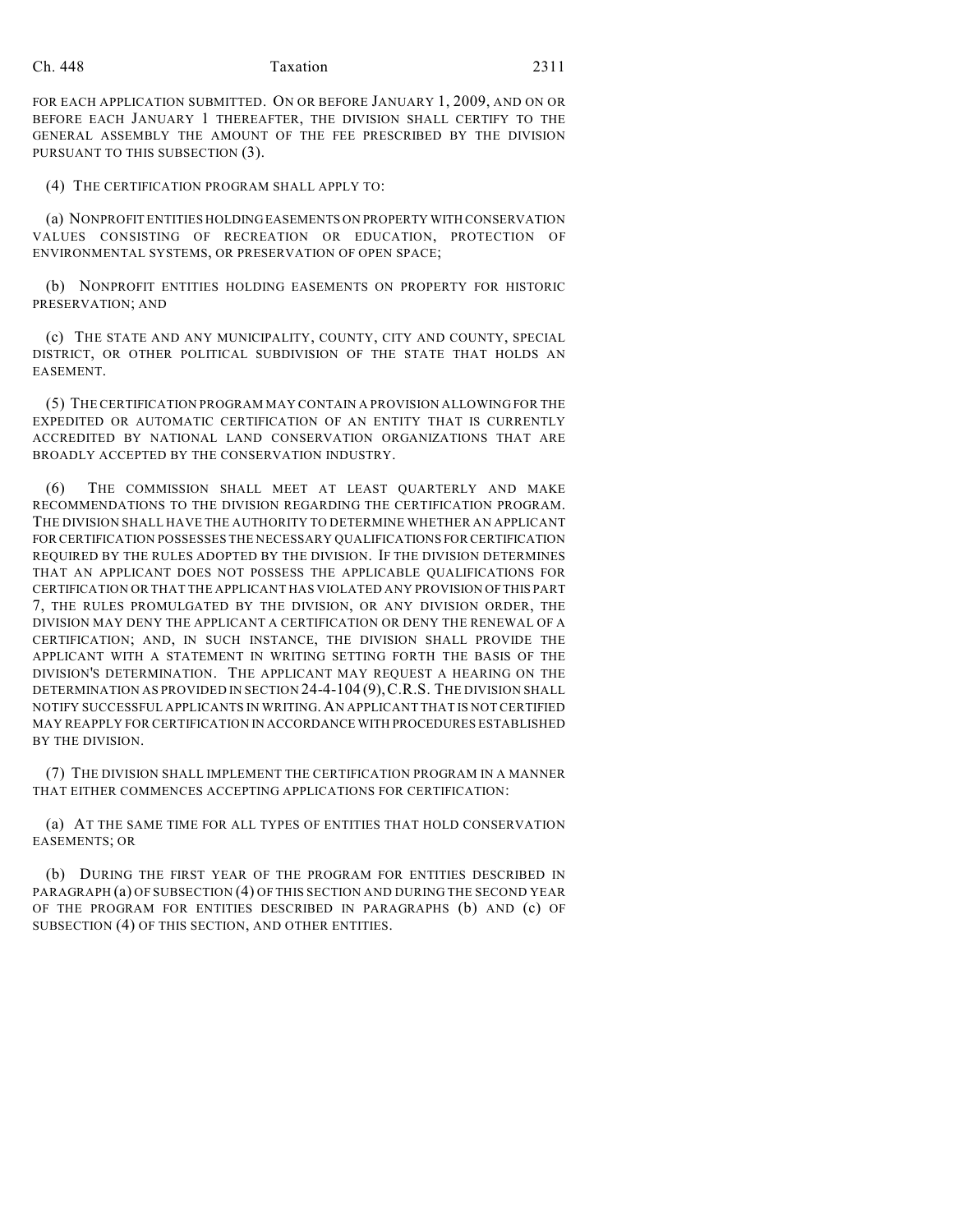(8) BEGINNING ONE YEAR AFTER THE DIVISION COMMENCES ACCEPTING APPLICATIONS TO CERTIFY THE TYPE OF ENTITY THAT HOLDS A CONSERVATION EASEMENT IN ACCORDANCE WITH THE PROVISIONS OF SUBSECTION (7) OF THIS SECTION, A TAX CREDIT MAY BE CLAIMED FOR THE EASEMENT PURSUANT TO SECTION 39-22-522, C.R.S., ONLY IF THE ENTITY HAS BEEN CERTIFIED IN ACCORDANCE WITH THE PROVISIONS OF THIS SECTION AT THE TIME THE DONATION OF THE EASEMENT IS MADE. THE DIVISION SHALL MAKE INFORMATION AVAILABLE TO THE PUBLIC CONCERNING THE DATE THAT IT COMMENCES ACCEPTING APPLICATIONS FOR ENTITIES THAT HOLD CONSERVATION EASEMENTS AND THE REQUIREMENTS OF THIS SUBSECTION (8).

(9) CERTIFICATION GRANTED IN ACCORDANCE WITH THE PROVISIONS OF THIS SECTION SHALL BE EFFECTIVE FOR A THREE-YEAR PERIOD.

(10) THE DIVISION SHALL MAINTAIN AND UPDATE AN ONLINE LIST THAT CAN BE ACCESSED BY THE PUBLIC OF THE ORGANIZATIONS THAT HAVE APPLIED FOR CERTIFICATION AND WHETHER EACH HAS BEEN CERTIFIED, REJECTED FOR CERTIFICATION, OR HAD ITS CERTIFICATION REVOKED OR SUSPENDED IN ACCORDANCE WITH THE PROVISIONS OF THIS SECTION.

(11) THE DIVISION SHALL HAVE THE AUTHORITY TO INVESTIGATE THE ACTIVITIES OF ANY ENTITY THAT IS REQUIRED TO BE CERTIFIED PURSUANT TO THIS SECTION AND TO IMPOSE DISCIPLINE FOR NONCOMPLIANCE, INCLUDING BUT NOT LIMITED TO THE SUSPENSION OR REVOCATION OF A CERTIFICATION OR THE IMPOSITION OF FINES. THE DIVISION SHALL HAVE THE AUTHORITY TO PROMULGATE RULES FOR THE CERTIFICATION PROGRAM AND DISCIPLINE AUTHORIZED BY THIS SECTION. SUCH RULES SHALL BE PROMULGATED IN ACCORDANCE WITH ARTICLE 4 OF TITLE 24, C.R.S.

(12) NOTHING IN THIS SECTION SHALL BE CONSTRUED TO:

(a) AFFECT ANY TAX CREDIT THAT WAS CLAIMED PURSUANT TO SECTION 39-22-522, C.R.S., PRIOR TO THE TIME CERTIFICATION WAS REQUIRED BY THIS SECTION; OR

(b) REQUIRE THE CERTIFICATION OF AN ENTITY THAT HOLDS A CONSERVATION EASEMENT FOR WHICH A TAX CREDIT IS NOT CLAIMED PURSUANT TO SECTION 39-22-522, C.R.S.

(13) THIS SECTION IS REPEALED, EFFECTIVE JULY 1, 2018.

**12-61-721. Conservation easement oversight commission - created - repeal.** (1) THERE IS HEREBY CREATED IN THE DIVISION A CONSERVATION EASEMENT OVERSIGHT COMMISSION CONSISTING OF NINE MEMBERS AS FOLLOWS:

(a) ONE MEMBER REPRESENTING THE GREAT OUTDOORS COLORADO PROGRAM SHALL BE APPOINTED BY AND SERVE AT THE PLEASURE OF THE STATE BOARD OF THE GREAT OUTDOORS COLORADO TRUST FUND ESTABLISHED IN ARTICLE XXVII OF THE STATE CONSTITUTION;

(b) ONE MEMBER REPRESENTING THE DEPARTMENT OF NATURAL RESOURCES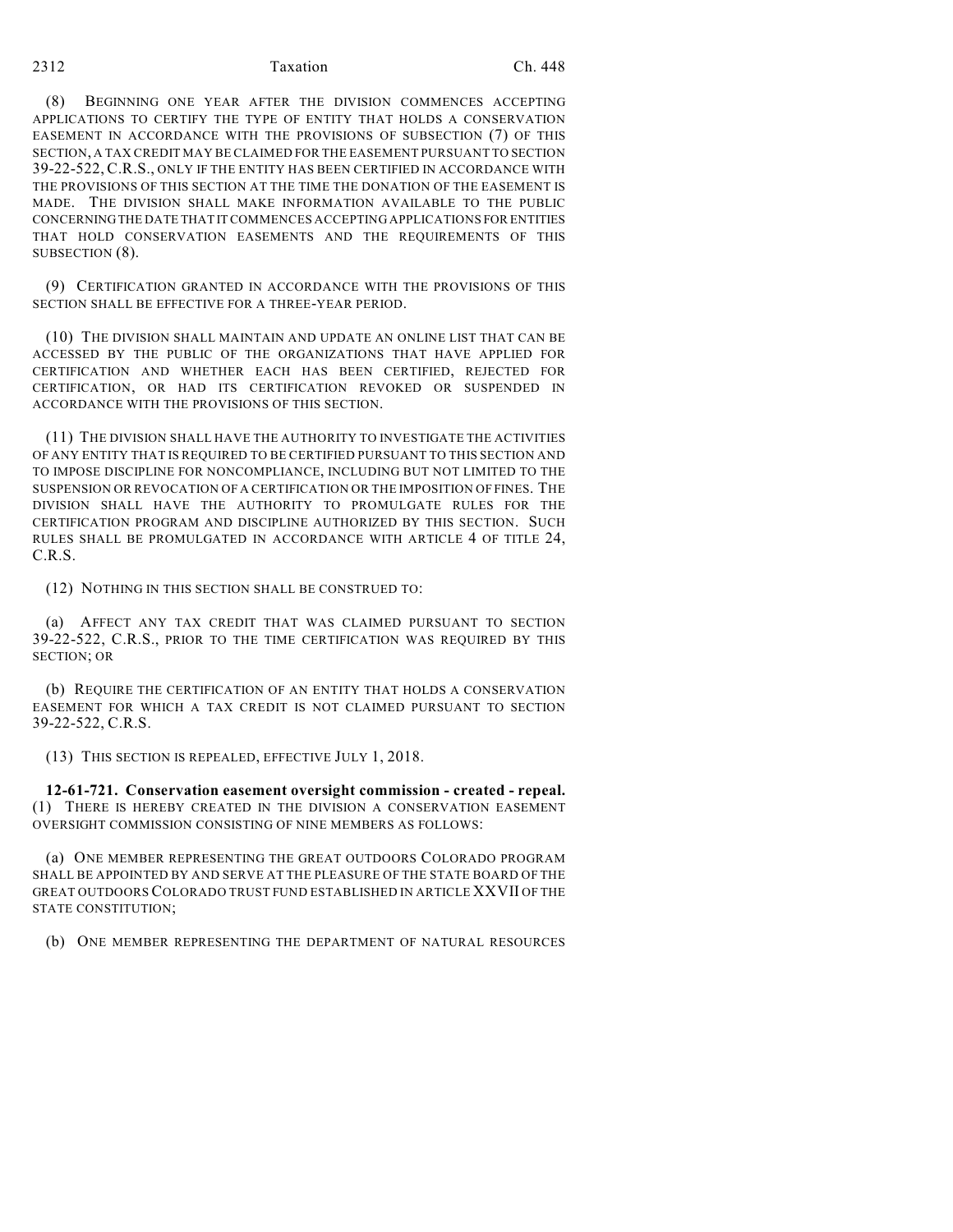SHALL BE APPOINTED BY AND SERVE AT THE PLEASURE OF THE EXECUTIVE DIRECTOR OF THE DEPARTMENT;

(c) ONE MEMBER REPRESENTING THE DEPARTMENT OF AGRICULTURE SHALL BE APPOINTED BY AND SERVE AT THE PLEASURE OF THE EXECUTIVE DIRECTOR OF THE DEPARTMENT;

(d) SIX MEMBERS APPOINTED BY THE GOVERNOR AS FOLLOWS WITH AT LEAST ONE MEMBER WITH THE FOLLOWING QUALIFICATIONS OR REPRESENTING THE FOLLOWING INTERESTS:

(I) A LOCAL LAND TRUST;

(II) A STATEWIDE OR NATIONAL LAND TRUST;

(III) A LOCAL GOVERNMENT OPEN SPACE OR LAND CONSERVATION AGENCY;

(IV) AN HISTORIC PRESERVATION ORGANIZATION WITH EXPERIENCE IN EASEMENTS ON PROPERTIES OF HISTORICAL SIGNIFICANCE;

(V) A CERTIFIED GENERAL APPRAISER WITH EXPERIENCE IN CONSERVATION EASEMENTS WHO MEETS ANY CLASSROOM EDUCATION AND EXPERIENCE REQUIREMENTS ESTABLISHED BY THE BOARD IN ACCORDANCE WITH SECTION 12-61-719; AND

(VI) A LANDOWNER THAT HAS DONATED A CONSERVATION EASEMENT IN COLORADO.

(2) IN MAKING APPOINTMENTS TO THE COMMISSION, THE GOVERNOR SHALL CONSULT WITH THE THREE MEMBERS OF THE COMMISSION APPOINTED PURSUANT TO PARAGRAPHS (a) TO (c) OF SUBSECTION (1) OF THIS SECTION AND WITH APPROPRIATE ORGANIZATIONS REPRESENTING THE PARTICULAR INTEREST OR AREA OF EXPERTISE THAT THE APPOINTEE REPRESENTS. NOT MORE THAN THREE OF THE GOVERNOR'S APPOINTEES SERVING AT THE SAME TIME SHALL BE FROM THE SAME POLITICAL PARTY. IN MAKING THE INITIAL APPOINTMENTS, THE GOVERNOR SHALL APPOINT THREE MEMBERS FOR TERMS OF TWO YEARS. ALL OTHER APPOINTMENTS BY THE GOVERNOR SHALL BE FOR A TERM OF THREE YEARS.NO MEMBER SHALL SERVE MORE THAN TWO CONSECUTIVE TERMS. IN THE EVENT OF A VACANCY BY DEATH, RESIGNATION, REMOVAL, OR OTHERWISE, THE GOVERNOR SHALL APPOINT A MEMBER TO FILL THE UNEXPIRED TERM. THE GOVERNOR SHALL HAVE THE AUTHORITY TO REMOVE ANY MEMBER FOR MISCONDUCT, NEGLECT OF DUTY, OR INCOMPETENCE.

(3) THE COMMISSION SHALL ADVISE THE DIVISION AND THE DEPARTMENT OF REVENUE REGARDING CONSERVATION EASEMENTS FOR WHICH A STATE INCOME TAX CREDIT IS CLAIMED PURSUANT TO SECTION 39-22-522, C.R.S. AT THE REQUEST OF THE DIVISION OR THE DEPARTMENT, THE COMMISSION SHALL REVIEW CONSERVATION EASEMENT TRANSACTIONS, APPLICATIONS, AND OTHER DOCUMENTS AND ADVISE THE DIVISION AND THE DEPARTMENT REGARDING CONSERVATION VALUES, THE CAPACITY OF CONSERVATION EASEMENT HOLDERS, AND THE INTEGRITY AND ACCURACY OF CONSERVATION EASEMENT TRANSACTIONS RELATED TO THE TAX CREDITS.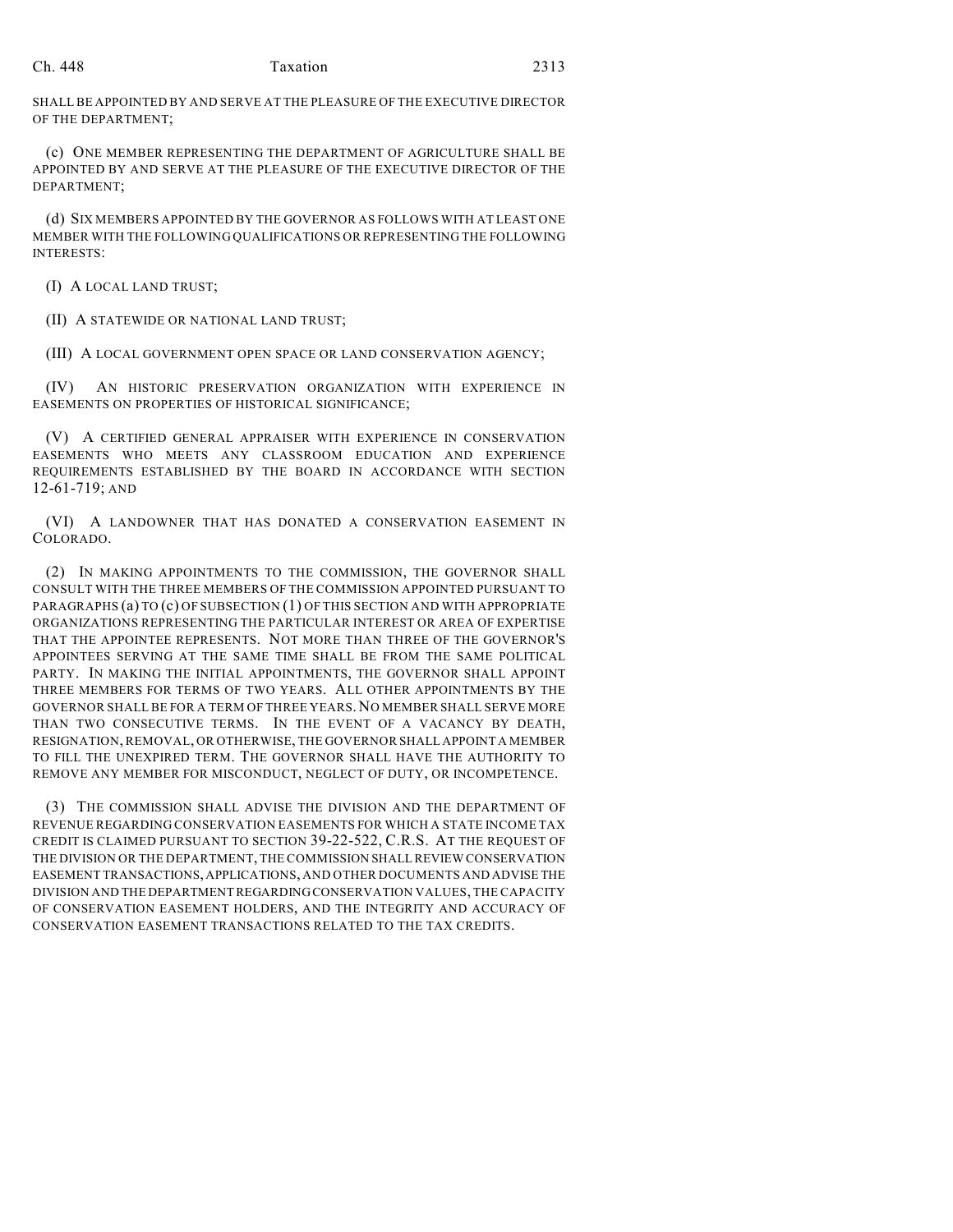(4) THE COMMISSION SHALL MEET NOT LESS THAN ONCE EACH QUARTER TO REVIEW APPLICATIONS FOR CONSERVATION EASEMENT HOLDER CERTIFICATION SUBMITTED IN ACCORDANCE WITH SECTION 12-61-720 AND TO REVIEW ANY OTHER ISSUES REFERRED TO THE COMMISSION BY THE DIVISION, THE DEPARTMENT OF REVENUE, OR ANY OTHER STATE ENTITY. THE DIVISION SHALL CONVENE THE MEETINGS OF THE COMMISSION AND PROVIDE STAFF SUPPORT AS REQUESTED BY THE COMMISSION. A MAJORITY OF THE MEMBERS OF THE COMMISSION SHALL CONSTITUTE A QUORUM FOR THE TRANSACTION OF ALL BUSINESS, AND ACTIONS OF THE COMMISSION SHALL REQUIRE A VOTE OF A MAJORITY OF SUCH MEMBERS PRESENT IN FAVOR OF THE ACTION TAKEN.

(5) ON OR BEFORE JANUARY 1, 2009, THE COMMISSION SHALL ESTABLISH A CONFLICT OF INTEREST POLICY TO ENSURE THAT ANY MEMBER OF THE COMMISSION SHALL BE DISQUALIFIED FROM PERFORMING ANY ACT THAT CONFLICTS WITH A PRIVATE PECUNIARY INTEREST OF THE MEMBER OR FROM PARTICIPATING IN THE DELIBERATION OR DECISION- MAKING PROCESS FOR CERTIFICATION FOR AN APPLICANT REPRESENTED BY SUCH MEMBER.

(6) EACH MEMBER OF THE COMMISSION SHALL RECEIVE THE SAME COMPENSATION AND REIMBURSEMENT OF EXPENSES AS THOSE PROVIDED FOR MEMBERS OF BOARDS AND COMMISSIONS IN THE DIVISION OF REGISTRATIONS PURSUANT TO SECTION 24-34-102 (13), C.R.S. PAYMENT FOR ALL SUCH PER DIEM COMPENSATION AND EXPENSES SHALL BE MADE OUT OF ANNUAL APPROPRIATIONS FROM THE CONSERVATION EASEMENT HOLDER CERTIFICATION FUND CREATED IN SECTION 12-61-720 (3).

(7) THIS SECTION IS REPEALED, EFFECTIVE JULY 1, 2018. PRIOR TO SUCH REPEAL, THE COMMISSION SHALL BE REVIEWED AS PROVIDED IN SECTION 24-34-104, C.R.S.

**SECTION 4.** The introductory portion to 24-33-112 (1) and 24-33-112 (1) (b), (1) (d) (II), and (2), Colorado Revised Statutes, are amended, and the said 24-33-112 (1) is further amended BY THE ADDITION OF A NEW PARAGRAPH, to read:

**24-33-112. Conservation easement holders - submission of information.** (1) Any organization that accepts a donation of a conservation easement in gross for which a state income tax credit is claimed in accordance with the provisions of section 39-22-522, C.R.S., shall submit the following information to the department of revenue the department of agriculture, and the department of natural resources AND THE DIVISION OF REAL ESTATE IN THE DEPARTMENT OF REGULATORY AGENCIES:

(b) The number of acres subject to each conservation easement held in Colorado, EXCEPT PROPERTIES FOR WHICH THE SOLE CONSERVATION PURPOSE IS HISTORIC PRESERVATION;

(c.5) THE DATE ON WHICH THE ORGANIZATION RECEIVED CERTIFICATION PURSUANT TO SECTION 12-61-720, C.R.S.; AND

(d) A signed statement from the organization acknowledging that:

(II) The organization has adequate resources and policies in place to provide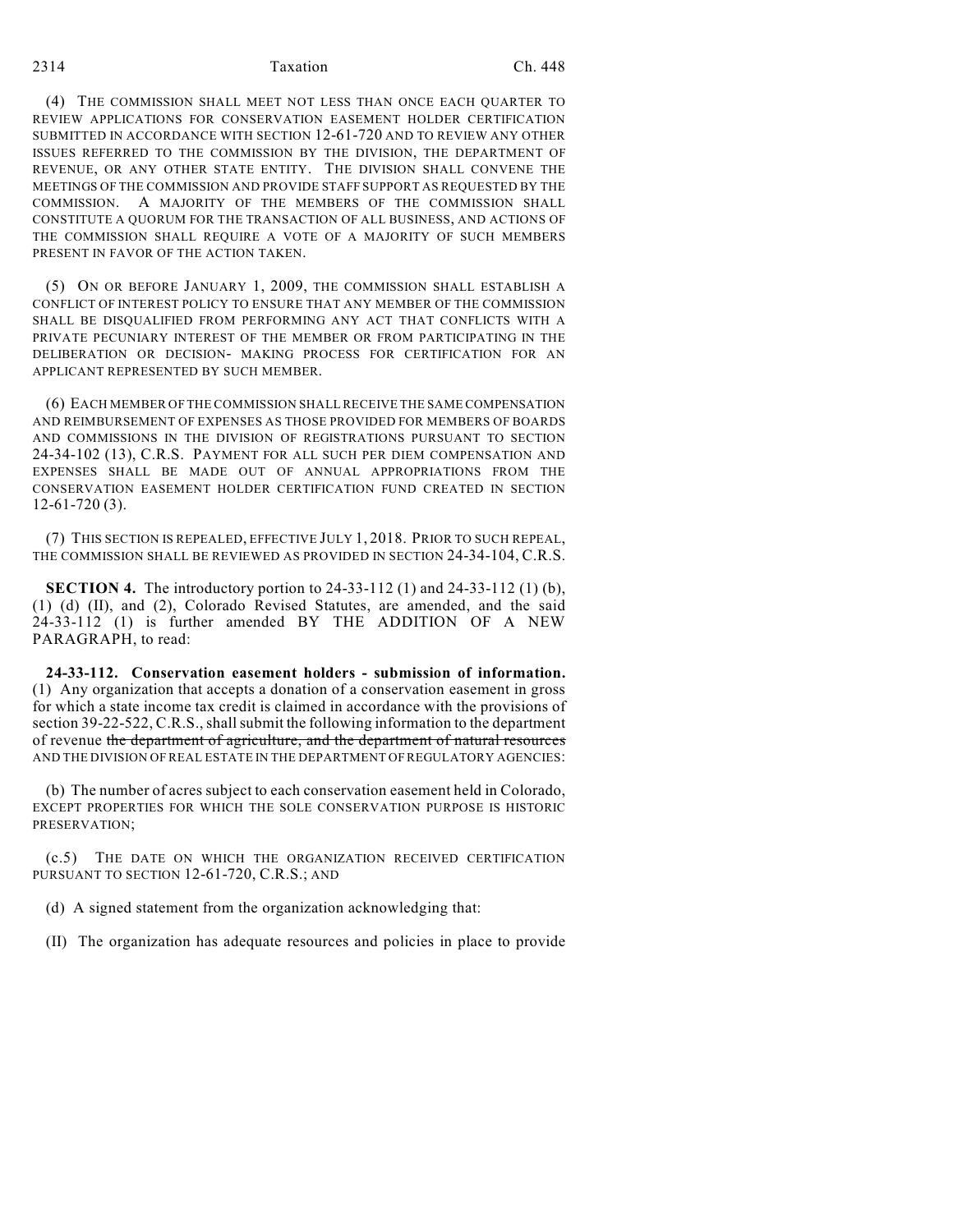annual monitoring of each conservation easement held by the organization in Colorado, EXCEPT FOR ANY CONSERVATION EASEMENT GRANTED TO A LOCAL GOVERNMENT THAT DID NOT INVOLVE A CHARITABLE DONATION.

(2) An organization that accepts a conservation easement in THE  $\frac{dm}{dt}$  calendar year commencing on or after January 1, 2008, shall submit the information required by subsection (1) of this section prior to accepting the easement, but in no event later than April 15 of that calendar year. An organization shall not accept any donation of a conservation easement in gross for which a credit is claimed unless the organization has submitted the information required by this subsection (2) with the department of revenue, the department of agriculture, and the department of natural resources. The department of natural resources and the department of agriculture shall make the information available to the public upon request.

**SECTION 5.** 24-33-112, Colorado Revised Statutes, is amended BY THE ADDITION OF THE FOLLOWING NEW SUBSECTIONS to read:

**24-33-112. Conservation easement holders - submission of information.** (3) AN ORGANIZATION THAT ACCEPTS A CONSERVATION EASEMENT IN ANY CALENDAR YEAR COMMENCING ON OR AFTER JANUARY 1, 2009, SHALL SUBMIT THE INFORMATION REQUIRED BY SUBSECTION (1) OF THIS SECTION PRIOR TO ACCEPTING THE EASEMENT, BUT IN NO EVENT LATER THAN APRIL 15 OF THAT CALENDAR YEAR. AN ORGANIZATION SHALL NOT ACCEPT ANY DONATION OF A CONSERVATION EASEMENT IN GROSS FOR WHICH A CREDIT IS CLAIMED UNLESS THE ORGANIZATION HAS SUBMITTED THE INFORMATION REQUIRED BY THIS SUBSECTION (3) WITH THE DEPARTMENT OF REVENUE AND THE DIVISION OF REAL ESTATE. THE DEPARTMENT OF REVENUE AND THE DIVISION OF REAL ESTATE SHALL MAKE THE INFORMATION AVAILABLE TO THE PUBLIC UPON REQUEST.

(4) FEDERAL AGENCIES THAT ACCEPT CONSERVATION EASEMENTS FOR WHICH A STATE INCOME TAX CREDIT IS CLAIMED ARE EXEMPT FROM THE SUBMISSION OF INFORMATION REQUIRED IN SUBSECTION (1) OF THIS SECTION AND, IN ANY CALENDAR YEAR COMMENCING ON OR AFTER JANUARY 1, 2008, SHALL BE EXEMPT FROM THE FILING REQUIREMENTS OF SUBSECTIONS (2) AND (3) OF THIS SECTION. CONSERVATION EASEMENTS ACCEPTED BY FEDERAL AGENCIES MAY RECEIVE THE STATE TAX CREDIT WITHOUT THE FEDERAL AGENCY HAVING FILED THE INFORMATION REQUIRED BY THIS SECTION.

**SECTION 6.** 24-34-104 (49), Colorado Revised Statutes, is amended to read:

**24-34-104. General assembly review of regulatory agencies and functions for termination, continuation, or reestablishment.** (49) The following agencies, functions, or both, shall terminate on July 1, 2018:

(a) The environmental management system permit program, created in article 6.6 of title 25, C.R.S.;

(b) THE CONSERVATION EASEMENT OVERSIGHT COMMISSION, CREATED IN SECTION 12-61-721, C.R.S.

**SECTION 7.** 39-21-113, Colorado Revised Statutes, is amended BY THE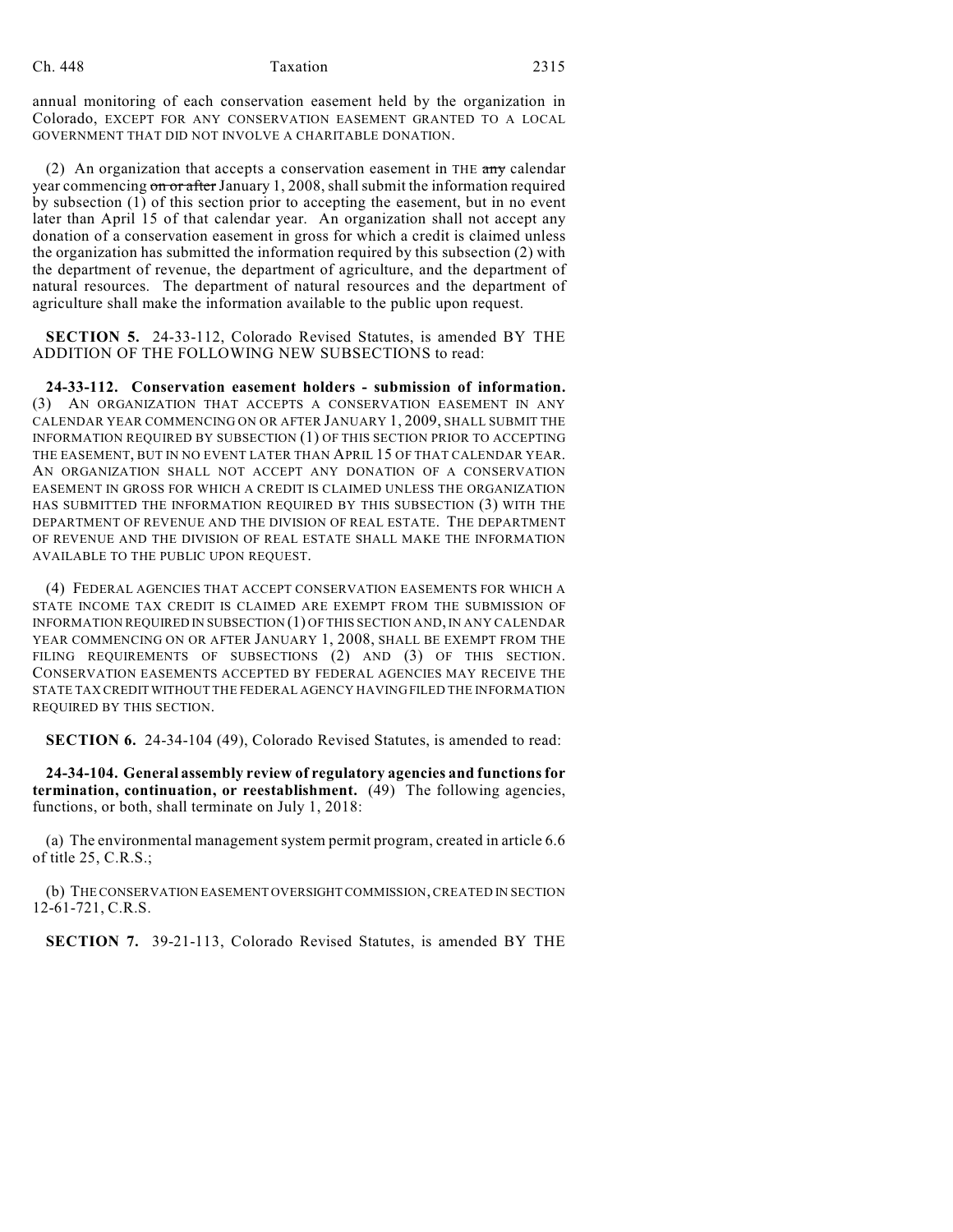## ADDITION OF A NEW SUBSECTION to read:

**39-21-113. Reports and returns.** (17) NOTWITHSTANDING ANY OTHER PROVISION OF THIS SECTION, THE EXECUTIVE DIRECTOR MAY REQUIRE THAT SUCH DETAILED INFORMATION REGARDING A CLAIM FOR A CREDIT FOR THE DONATION OF A CONSERVATION EASEMENT IN GROSS PURSUANT TO SECTION 39-22-522 AND ANY APPRAISAL SUBMITTED IN SUPPORT OF THE CREDIT CLAIMED BE GIVEN TO THE DIVISION OF REAL ESTATE IN THE DEPARTMENT OF REGULATORY AGENCIES AND THE CONSERVATION EASEMENT OVERSIGHT COMMISSION CREATED PURSUANT TO SECTION 12-61-721 (1), C.R.S., AS THE EXECUTIVE DIRECTOR DETERMINES IS NECESSARY IN THE PERFORMANCE OF THE DEPARTMENT'S FUNCTIONS RELATING TO THE CREDIT. THE EXECUTIVE DIRECTOR MAY PROVIDE COPIES OF ANY APPRAISAL AND MAY FILE A COMPLAINT REGARDING ANY APPRAISAL AS AUTHORIZED PURSUANT TO SECTION 39-22-522 (3.3). NOTWITHSTANDING THE PROVISIONS OF PART 2 OF ARTICLE 72 OF TITLE 24, C.R.S., IN ORDER TO PROTECT THE CONFIDENTIAL FINANCIAL INFORMATION OF A TAXPAYER, THE EXECUTIVE DIRECTOR SHALL DENY THE RIGHT TO INSPECT ANY INFORMATION OR APPRAISAL REQUIRED IN ACCORDANCE WITH THE PROVISIONS OF THIS SUBSECTION (16).

**SECTION 8.** 39-22-522 (3) (b), (3) (e), the introductory portion to 39-22-522 (3) (f), and 39-22-522 (3) (f) (I), (3.3), and (3.5), Colorado Revised Statutes, are amended, and the said 39-22-522 is further amended BY THE ADDITION OF A NEW SUBSECTION, to read:

**39-22-522. Credit against tax - conservation easements.** (3) In order for any taxpayer to qualify for the credit provided for in subsection (2) of this section, the taxpayer shall submit the following in a form approved by the executive director to the department of revenue at the same time as the taxpayer files a return for the taxable year in which the credit is claimed:

(b) A statement that reflects the information included in the noncash charitable contributions form used to claim a deduction for a conservation easement in gross on a federal income tax return AND WHETHER THE DONATION WAS MADE IN ORDER TO GET A PERMIT OR OTHER APPROVAL FROM A LOCAL OR OTHER GOVERNING AUTHORITY;

(e) A sworn affidavit from the appraiser that includes: COPY OF THE APPRAISAL AND ACCOMPANYING AFFIDAVIT FROM THE APPRAISER SUBMITTED TO THE DIVISION OF REAL ESTATE IN THE DEPARTMENT OF REGULATORY AGENCIES IN ACCORDANCE WITH THE PROVISIONS OF SECTION 12-61-719, C.R.S.

(I) A statement specifying the value of the unencumbered property and the total value of the conservation easement in gross;

(II) If the appraisal separately allocates the values of sand and gravel, minerals, water, or improvements, a statement of the separate value of the sand and gravel, minerals, water, or improvements before and after the conservation easement in gross is granted;

(III) An acknowledgment specifying whether a subdivision analysis was the primary methodology used in the appraisal; and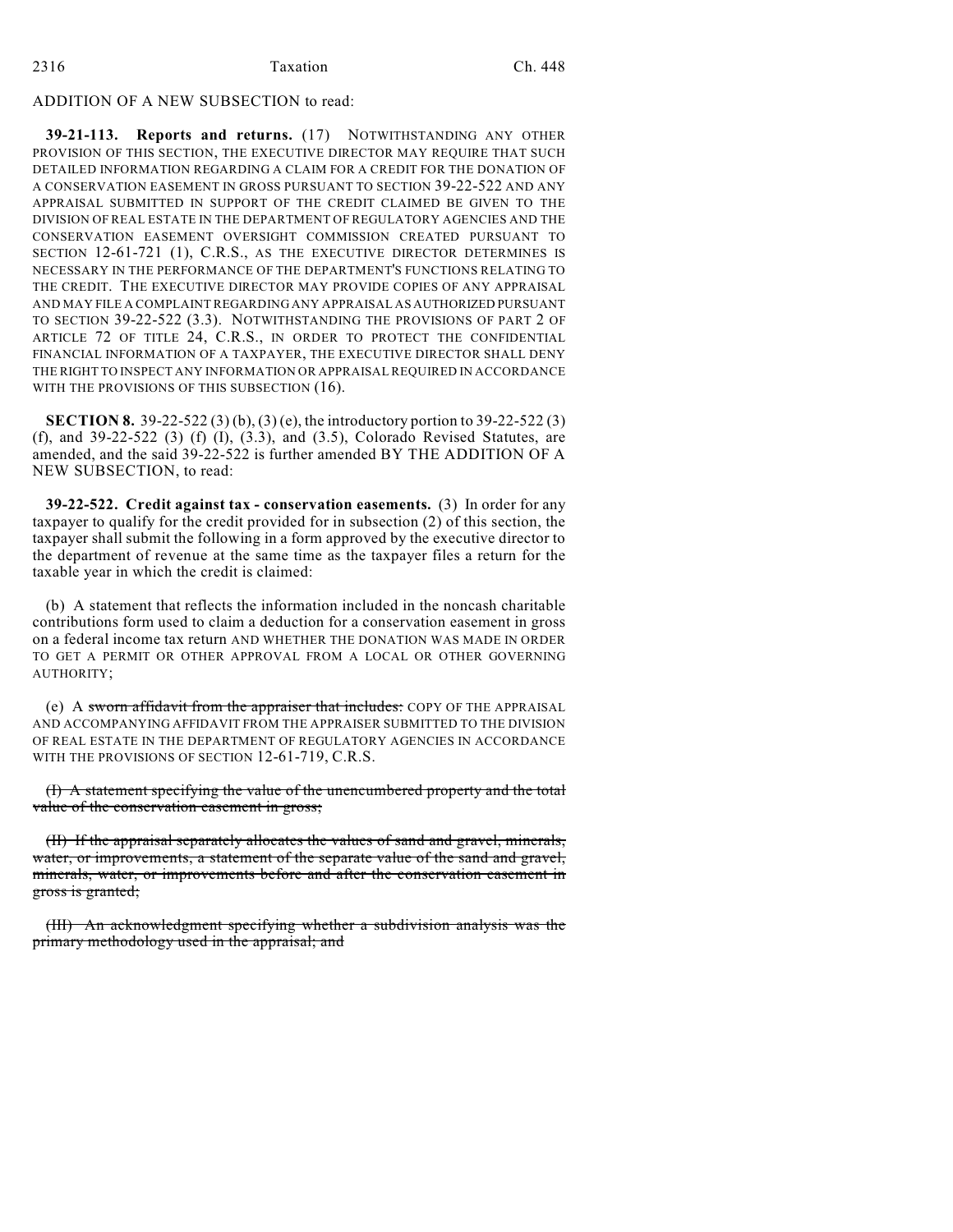### Ch. 448 Taxation 2317

(IV) A statement specifying how the appraiser satisfies qualified appraiser and licensing requirements set forth in subsection (3.3) of this section; and

(f) IF THE HOLDER OF THE CONSERVATION EASEMENT IS AN ORGANIZATION TO WHICH THE CERTIFICATION PROGRAM IN SECTION 12-61-720, C.R.S., APPLIES, a sworn affidavit from the holder of the conservation easement in gross that includes the following:

(I)  $\overline{A}$  copy of the information filed by the holder AN ACKNOWLEDGMENT THAT THE HOLDER HAS FILED THE INFORMATION with the department of revenue the department of agriculture, and the department of natural resources AND THE DIVISION OF REAL ESTATE in accordance with section 24-33-112, C.R.S.;

(3.3) The appraisal for a conservation easement in gross for which a credit is claimed shall be a qualified appraisal from a qualified appraiser, as those terms are defined in section 170 (f) (11) of the internal revenue code. The appraisal shall be in conformance with the uniform standards for professional appraisal practice promulgated by the appraisal standards board OF THE APPRAISAL FOUNDATION AND ANY OTHER PROVISION OF LAW. The appraiser shall hold a valid license as a certified general appraiser in accordance with the provisions of part 7 of article 61 of title 12, C.R.S. THE APPRAISER SHALL ALSO MEET ANY EDUCATION AND EXPERIENCE REQUIREMENTS ESTABLISHED BY THE BOARD OF REAL ESTATE APPRAISERS IN ACCORDANCE WITH SECTION 12-61-719 (7), C.R.S. If there is a final determination, other than by settlement of the taxpayer, that an appraisal submitted in connection with a claim for a credit pursuant to this section is a substantial or gross valuation misstatement as such misstatements are defined in section 1219 of the federal "Pension Protection Act of 2006", Pub.L. 109-280, the department shall submit a complaint regarding the misstatement to the board of real estate appraisers for disciplinary action in accordance with the provisions of part 7 of article 61 of title 12, C.R.S.

(3.5) (a) The executive director shall have the authority, pursuant to subsection (8) of this section, to require additional information from the taxpayer or transferee regarding the appraisal value of the easement, the amount of the credit, and the validity of the credit. In resolving disputes regarding the validity or the amount of a credit allowed pursuant to subsection (2) of this section, including the value of the conservation easement for which the credit is granted, the executive director shall have the authority, for good cause shown AND IN CONSULTATION WITH THE DIVISION OF REAL ESTATE AND THE CONSERVATION EASEMENT OVERSIGHT COMMISSION CREATED IN SECTION 12-61-721 (1),C.R.S., to review and accept or reject, in whole or in part, the appraisal value of the easement, the amount of the credit, and the validity of the credit based upon the internal revenue code and federal regulations in effect at the time of the donation. If the executive director reasonably believes that the appraisal represents a gross valuation misstatement, RECEIVES NOTICE OF SUCH A VALUATION MISSTATEMENT FROM THE DIVISION OF REAL ESTATE, OR RECEIVES NOTICE FROM THE DIVISION OF REAL ESTATE THAT AN ENFORCEMENT ACTION HAS BEEN TAKEN BY THE BOARD OF REAL ESTATE APPRAISERS AGAINST THE APPRAISER, the executive director shall have the authority to require the taxpayer to provide a second appraisal at the expense of the taxpayer. THE SECOND APPRAISAL SHALL BE CONDUCTED BY A CERTIFIED GENERAL APPRAISER IN GOOD STANDING AND NOT AFFILIATED WITH THE FIRST APPRAISER THAT MEETS QUALIFICATIONS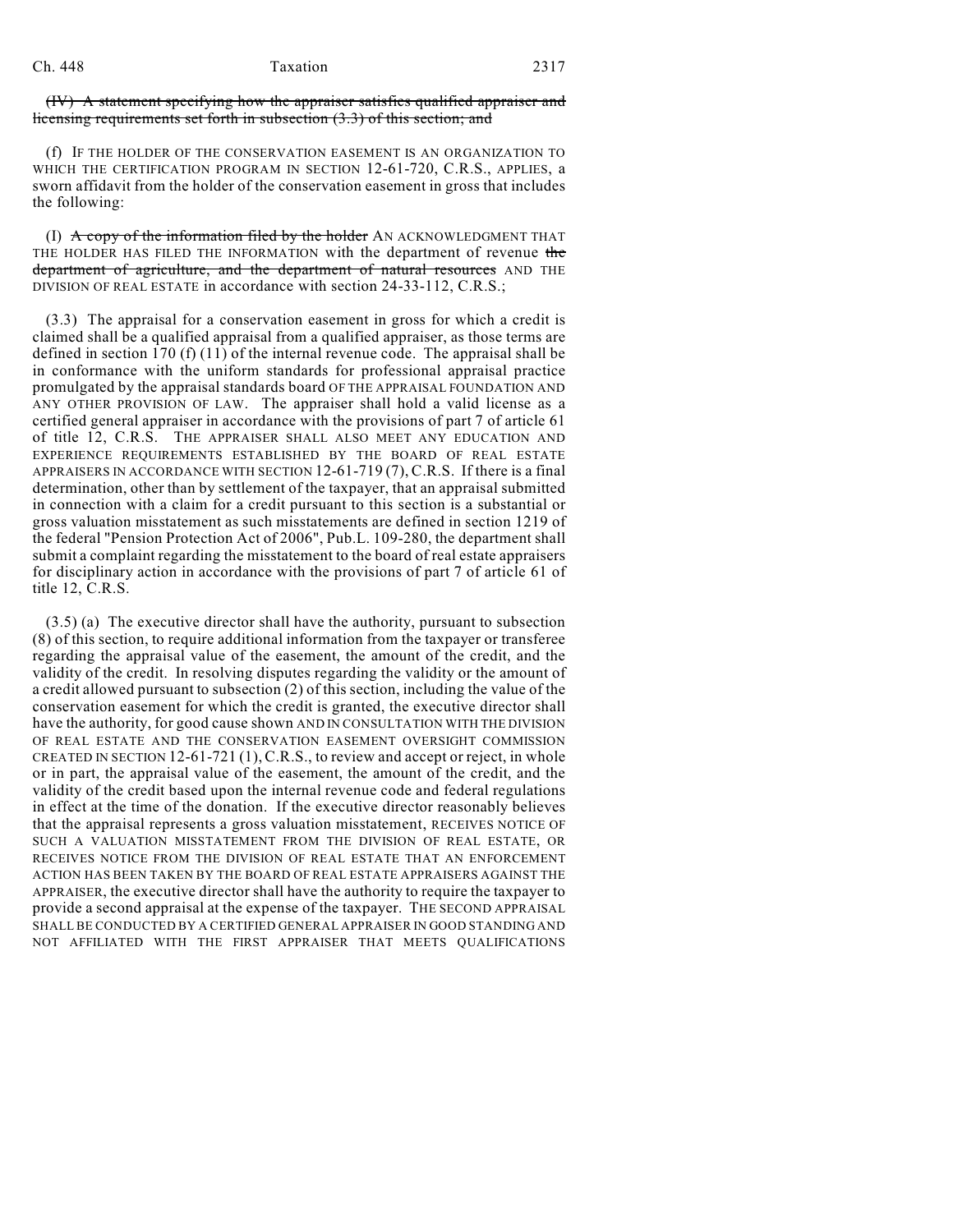ESTABLISHED BY THE DIVISION OF REAL ESTATE. In the event the executive director rejects, in whole or in part, the appraisal value of the easement, the amount of the credit, or the validity of the credit, the procedures described in sections 39-21-103, 39-21-104, 39-21-104.5, and 39-21-105 shall apply.

(b) IN CONSULTATION WITH THE DIVISION OF REAL ESTATE AND THE CONSERVATION EASEMENT OVERSIGHT COMMISSION CREATED IN SECTION 12-61-721 (1),C.R.S., THE EXECUTIVE DIRECTOR SHALL DEVELOP AND IMPLEMENT A SEPARATE PROCESS FOR THE REVIEW BY THE DEPARTMENT OF REVENUE OF GROSS CONSERVATION EASEMENTS. THE REVIEW PROCESS SHALL BE CONSISTENT WITH THE STATUTORY OBLIGATIONS OF THE DIVISION AND THE COMMISSION AND SHALL ADDRESS GROSS CONSERVATION EASEMENTS FOR WHICH THE DEPARTMENT OF REVENUE HAS BEEN INFORMED THAT AN AUDIT IS BEING PERFORMED BY THE INTERNAL REVENUE SERVICE. THE EXECUTIVE DIRECTOR SHALL SHARE INFORMATION USED IN THE REVIEW OF GROSS CONSERVATION EASEMENTS WITH THE DIVISION. NOTWITHSTANDING PART 2 OF ARTICLE 72 OF TITLE 24, C.R.S., IN ORDER TO PROTECT THE CONFIDENTIAL FINANCIAL INFORMATION OF A TAXPAYER, THE DIVISION AND THE COMMISSION SHALL DENY THE RIGHT TO INSPECT ANY INFORMATION PROVIDED BY THE EXECUTIVE DIRECTOR IN ACCORDANCE WITH THIS PARAGRAPH (b). ON OR BEFORE JANUARY 1, 2009, THE EXECUTIVE DIRECTOR SHALL REPORT TO THE GENERAL ASSEMBLY ON THE STATUS OF THE DEVELOPMENT AND IMPLEMENTATION OF THE PROCESS REQUIRED BY THIS PARAGRAPH (b).

(3.7) IF THE GAIN ON THE SALE OF A CONSERVATION EASEMENT IN GROSS FOR WHICH A CREDIT IS CLAIMED PURSUANT TO THIS SECTION WOULD NOT HAVE BEEN A LONG-TERM CAPITAL GAIN, AS DEFINED UNDER THE INTERNAL REVENUE CODE, IF, AT THE TIME OF THE DONATION, THE TAXPAYER HAD SOLD THE CONSERVATION EASEMENT AT ITS FAIR MARKET VALUE, THEN THE VALUE OF THE CONSERVATION EASEMENT IN GROSS FOR THE PURPOSE OF CALCULATING THE AMOUNT OF THE CREDIT SHALL BE REDUCED TO THE TAXPAYER'S TAX BASIS IN THE CONSERVATION EASEMENT IN GROSS. THE TAX BASIS OF A TAXPAYER IN A CONSERVATION EASEMENT SHALL BE DETERMINED AND ALLOCATED PURSUANT TO SECTIONS 170 (e) AND 170 (h) OF THE INTERNAL REVENUE CODE, AS AMENDED, AND ANY FEDERAL REGULATIONS PROMULGATED IN CONNECTION WITH SUCH SECTIONS. THIS SUBSECTION (3.7) SHALL BE APPLIED IN A MANNER THAT IS CONSISTENT WITH THE TAX TREATMENT OF QUALIFIED CONSERVATION CONTRIBUTIONS UNDER THE INTERNAL REVENUE CODE AND THE FEDERAL REGULATIONS PROMULGATED UNDER THE INTERNAL REVENUE CODE.

**SECTION 9. Appropriation - adjustments to the 2008 long bill.** (1) In addition to any other appropriation, there is hereby appropriated, out of any moneys in the conservation easement appraisal review fund created in section 12-61-719 (8), Colorado Revised Statutes, not otherwise appropriated, to the department of regulatory agencies, for allocation to the division of real estate, to review conservation easement appraisals, for the fiscal year beginning July 1, 2008, the sum of two hundred thirty-six thousand nine hundred thirty-seven dollars (\$236,937) and 1.8 FTE, or so much thereof as may be necessary, for the implementation of this act.

(2) In addition to any other appropriation, there is hereby appropriated, out of any moneys in the conservation easement holder certification fund created in section 12-61-720 (3), Colorado Revised Statutes, not otherwise appropriated, to the